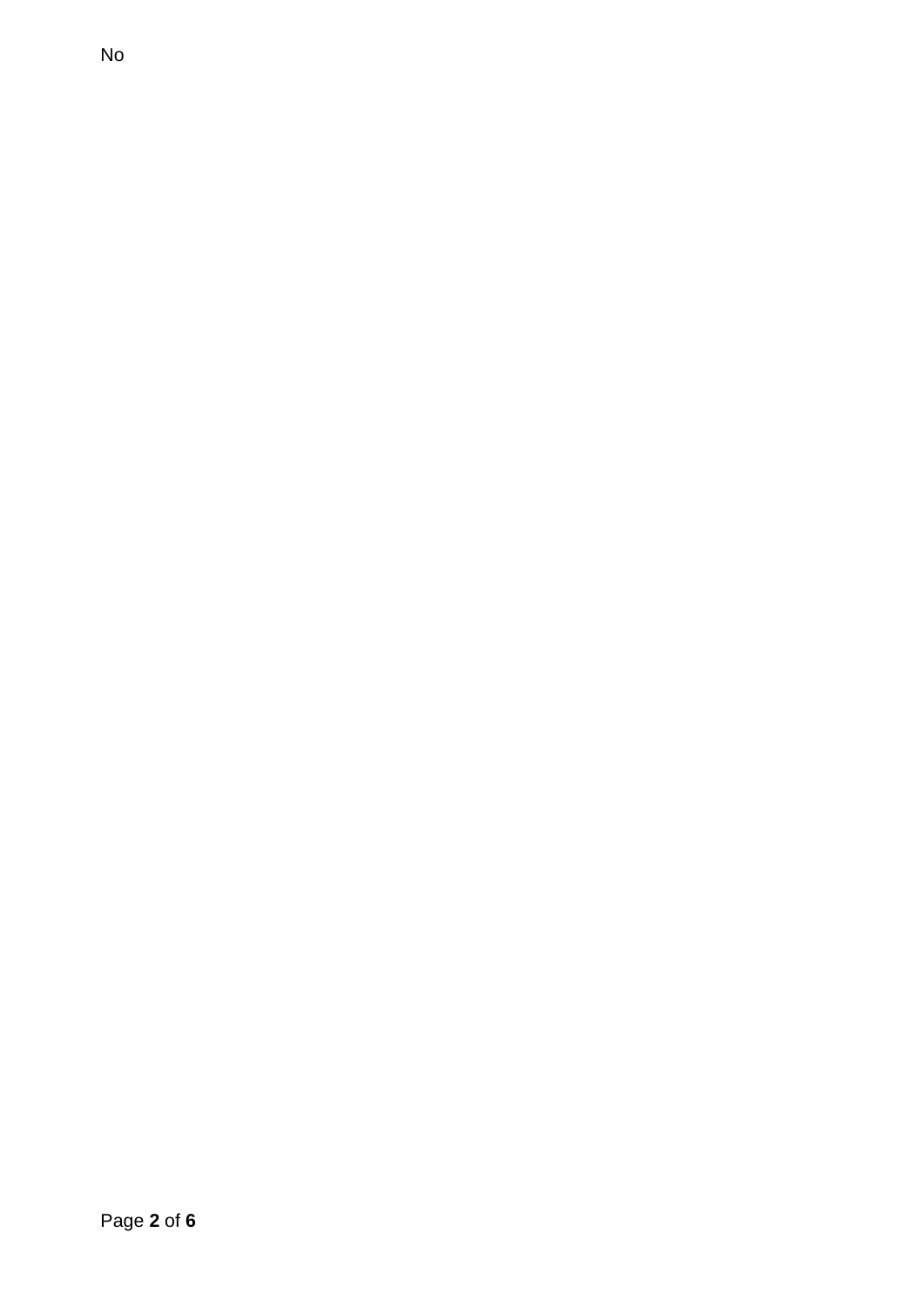## **[Gender Pay Gap Statement 2021](#page-0-0)**

## **1. Background**

- 1.1 In 2017, the government introduced the Gender Pay Gap Information Regulations which require employers with 250 or more employees to publish statutory calculations every year, showing how large the pay gap in their organisation is between their male and female employees. A positive pay gap indicates that men are paid more than women and a negative pay gap that women are paid more than men.
- 1.2 The gender pay gap shows the difference in the average pay between all men and women in a workforce. The smaller the value of the gap, the more equal the pay gap is between genders. If a workforce has a particularly high gender pay gap, this can indicate there may a number of issues to deal with and individual calculations may help to identify what those issues are.

### **2. Key Issues**

- 2.1 The mean value is based on total pay for the group, divided by the number in the group being measured. The mean gender pay gap for the Council at the end of March 2021 was broadly unchanged at **9.2%** compared to **9.1%**  the previous year. Whilst the median measure, based on the value of the middle most numerical value in an ordered group; in this case pay for both male and female members of staff remained at **11.2%.**
- 2.2 The Council's pay gap shows that overall men are still paid more than women, however, the figures compare favourably with the average UK gap **15.4%** (Office for National Statistics) and EU average **14.1%** (Eurostat figures published on the European Commission website).

| Year                        | 2021  | 2020  | 2019  | 2018  | 2017  | 2016  | 2015  | 2014  | 2013  |
|-----------------------------|-------|-------|-------|-------|-------|-------|-------|-------|-------|
| <b>Median</b><br>Pay<br>Gap | 11.2% | 11.2% | 10.6% | 9.9%  | 11.5% | 12.3% | 15.2% | 16.2% | 18.2% |
| <b>Mean</b><br>Pay<br>Gap   | 9.2%  | 9.1%  | 13.4% | 13.3% | 12.5% | 13.0% | 19.0% | 17.9% | 21.8% |

| <b>RMBC Gender Pay Gap over time</b> |  |  |  |  |  |  |
|--------------------------------------|--|--|--|--|--|--|
|--------------------------------------|--|--|--|--|--|--|

2.3 There is no legislative requirement to publish information on other protected characteristics, however analysis for Black, Asian and minority ethic (BAME) employees showed the Council had a negative **14.9%** median pay gap and negative **0.8%** mean pay gap. For disabled employees there was a negative **10.8%** median and a negative **3.4%** mean. The negative pay gap indicates that both BAME and disabled employees are paid more than non-BAME/non-disabled employees.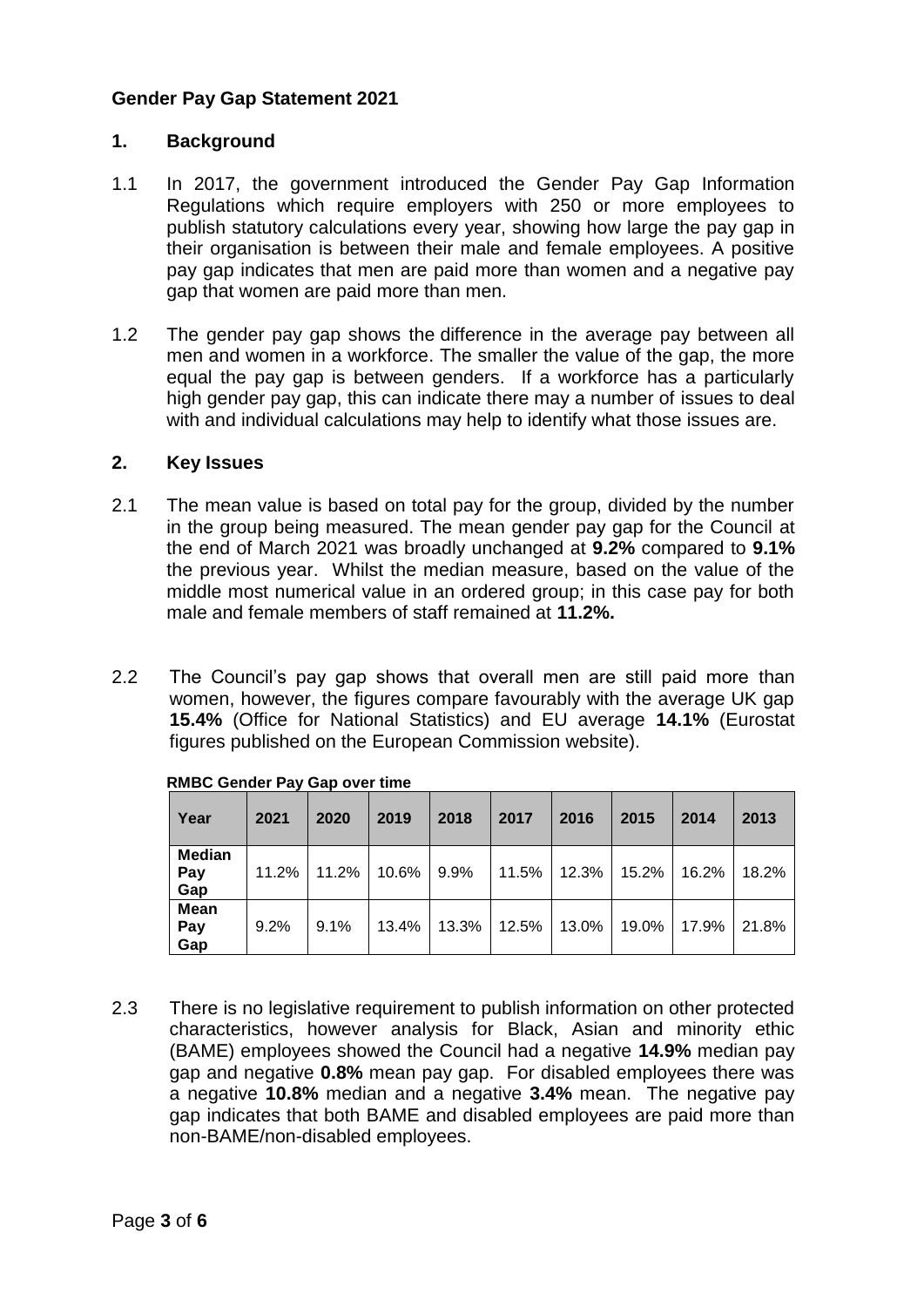2.2 Regionally benchmarking is currently only available for 2020 as no Council in the region has yet published information for 2021.

It is difficult to make like for like comparison with our neighbouring authorities, as each has outsourced different services, some of which can have a significant impact where they include jobs traditionally undertaken by lower paid women.

| <b>Council</b>  | <b>Median</b> | <b>Mean</b> |
|-----------------|---------------|-------------|
| <b>Barnsley</b> | 0.8%          | 4.1%        |
| Doncaster       | 16%           | 14.1%       |
| Rotherham       | 11.2%         | 9.1%        |
| Sheffield       | 5.6%          | $0.5\%$     |

### **3. Options considered and recommended proposal**

- 3.1 To publish on the Council website as in previous years with a narrative to support and explain the information.
- 3.2 Review recruitment and development opportunities and encourage improved workforce flexible working and mentoring opportunities in line with the Government Equalities Office research and the year ahead plan.
- 3.3 It is recommended that options at 3.1 and 3.2 above are implemented.

Not publishing has not been considered as an option as this would mean that Council was in breach of the statutory duty.

#### **4. Consultation on proposal**

4.1 Consultation has taken place with the relevant Cabinet Member.

## **5. Timetable and Accountability for Implementing this Decision**

5.1 The deadline for publishing the 2021 gender pay gap is 30 March 2022.

### **6. Financial and Procurement Advice and Implications (to be written by the relevant Head of Finance and the Head of Procurement on behalf of s151 Officer)**

6.1 This report provides a retrospective update on the gender pay gap, as such the costs of staff pay have already been factored into the Council's budget position for 2020/21 and the Council's financial outturn position for 2020/21. There are no identifiable financial implications to note at this point. As the Council continues to close the gap identified, the financial implications of any proposal to do so will be reviewed.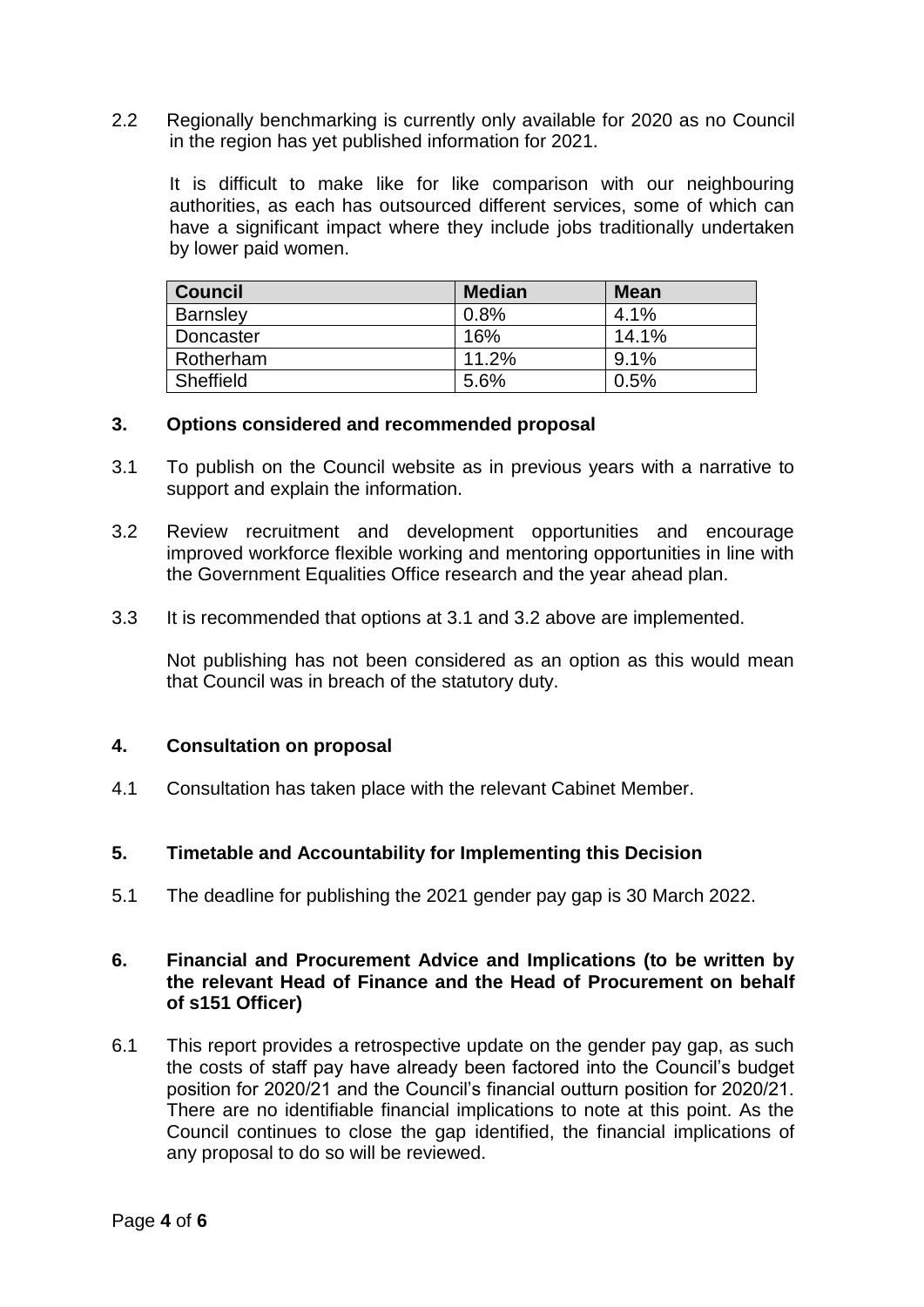6.2 There are no direct procurement implications arising from the details contained in this report.

## **7. Legal Advice and Implications (to be written by Legal Officer on behalf of Assistant Director Legal Services)**

7.1 The report complies with the legislative requirements. Failure to provide this information could result in the Council being subject to court orders and fines.

## **8. Human Resources Advice and Implications**

8.1 An appropriately rewarded workforce motivates employees and meets standards of fairness and equality required by employment legislation.

### **9. Implications for Children and Young People and Vulnerable Adults**

9.1 There are no implications for children and young people or vulnerable adults

### **10. Equalities and Human Rights Advice and Implications**

- 10.1 In making any decision the Committee is required to have due regard to its equalities duties and in particular with respect to the Equality Act 2010, section 149, part 11 of the public sector duty:
	- a) eliminate discrimination, harassment, victimisation and eliminate any other conduct that is prohibited by or under the Act,
	- b) advance equality of opportunity between persons who are a protected characteristics and persons who do not share it and to
	- c) foster good relations between persons who share a relevant protected characteristic and persons who do not share it.
- 10.2 The recommendation before the Committee will not have any adverse impact on anyone with one or more protected characteristics, namely age, disability, gender reassignment, pregnancy and maternity, race, religion or belief, sex and sexual orientation.
- 10.3 Monitoring of the gender pay gap enables the Council to identify any issues in relation to fair pay across the Council and to put in place actions to mitigate.

## **11. Implications for CO<sup>2</sup> Emissions and Climate Change**

11.1 There is no impact on emissions